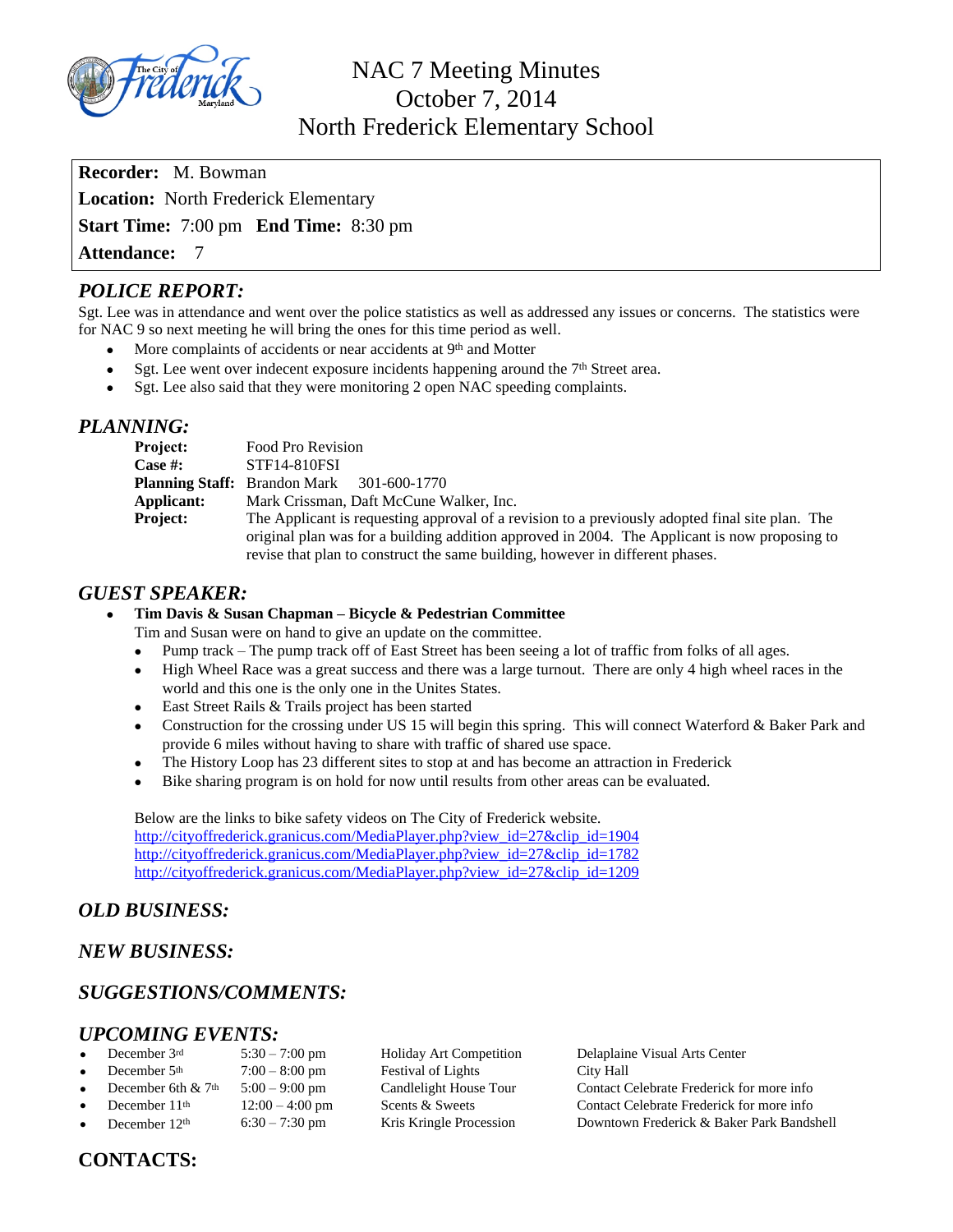# **NAC 7 Coordinators:**

Don Dean [jddean@comcast.net](mailto:jddean@comcast.net)<br>Gail Bradley glgbradley@gmail.co [glgbradley@gmail.com](mailto:glgbradley@gmail.com)

#### *Community Outreach Specialist / NAC Liaison:*

| Michele Bowman          | 301-600-2091 | mbowman@frederickmdpolice.org |
|-------------------------|--------------|-------------------------------|
| <b>Frederick Police</b> |              |                               |

| Sgt. Mike Lee                             | 301-600-2097 | mlee1@frederickmdpolice.org     |
|-------------------------------------------|--------------|---------------------------------|
| Cpl. Jon Shatlock                         | 301-600-6253 | jshatlock@frederickmdpolice.org |
| <b>Codes Enforcement</b><br>Dave Violette | 301-600-3832 | dviolette@cityoffrederick.com   |

#### **NAC 7 MEETINGS – 7:00 pm North Frederick Elementary**

December 2nd - Chief Pouget/Department of Fire & Rescue

# **FREDERICK POLICE DEPARTMENT**

**Emergency:** 911 **Non-Emergency:** 301-600-2100 **Anonymous Crime Tips** 301-600 TIPS (8477) – phone 240-674-TIPS (8477) - text [fpdcrimetip@frederickmdpolice.org](mailto:fpdcrimetip@frederickmdpolice.org) **Drug Tip Line** 301-600-2246 fpddrugtip@frederickmdpolice.org

#### **FPD Calls For Service NAC 7**

| <b>CALL TYPE</b>             |                   | Jan                            | Feb                      | Mar                          | Apr                            | <b>May</b>                       | June                             | July                             | Aug                                | <b>Sept</b>                  | Oct                            | <b>Nov</b>                         | <b>Dec</b>                           |
|------------------------------|-------------------|--------------------------------|--------------------------|------------------------------|--------------------------------|----------------------------------|----------------------------------|----------------------------------|------------------------------------|------------------------------|--------------------------------|------------------------------------|--------------------------------------|
| <b>Calls For Service</b>     | 2011              | 521                            | 461                      | 551                          | 509                            | 354                              | 385                              | 543                              | 529                                | 559                          | 489                            | 472                                | 396                                  |
|                              | 2012              | 393                            | 457                      | 507                          | 432                            | 487                              | 448                              | 377                              | 438                                | 517                          | 554                            | 502                                | 488                                  |
|                              | 2013              | 558                            | 423                      | 529                          | 516                            | 543                              | 545                              | 538                              | 552                                | 553                          | 597                            | 535                                | 521                                  |
|                              | 2014              | 550                            | 467                      | 555                          | 616                            | 583                              | 630                              | 644                              | 629                                | 685                          |                                |                                    |                                      |
| Patrol Checks (proactive)    | 2011              | 104                            | 69                       | 101                          | 55                             | 29                               | 34                               | 46                               | 36                                 | 55                           | 62                             | 55                                 | 31                                   |
|                              | 2012              | 41<br>80                       | 23<br>54                 | 41                           | 34                             | 41                               | 48<br>40                         | 34                               | 48                                 | 60                           | 69                             | 84<br>49                           | 65<br>57                             |
|                              | 2013<br>2014      | 53                             | 37                       | 66<br>55                     | 77<br>93                       | 62<br>77                         | 92                               | 54<br>79                         | 50<br>73                           | 55<br>133                    | 47                             |                                    |                                      |
| Traffic Stops (proactive)    | $\overline{2011}$ | 122                            | 113                      | $\overline{115}$             | $\overline{97}$                | $\overline{63}$                  | $\overline{38}$                  | 103                              | $\overline{101}$                   | $\overline{95}$              | 95                             | 106                                | 88                                   |
|                              | 2012              | 77                             | 130                      | 126                          | 81                             | 74                               | 51                               | 36                               | 60                                 | 82                           | 96                             | 108                                | 115                                  |
|                              | 2013              | 132                            | 108                      | 111                          | 74                             | 80                               | 72                               | 74                               | 67                                 | 59                           | 102                            | 101                                | 97                                   |
|                              | 2014              | 95                             | 87                       | 131                          | 101                            | 98                               | 71                               | 110                              | 110                                | 115                          |                                |                                    |                                      |
| <b>Calls Minus Above</b>     | $\overline{2011}$ | 295                            | 279                      | 335                          | 357                            | 262                              | 313                              | 394                              | 392                                | 396                          | 332                            | 311                                | 277                                  |
| (proactive)                  | 2012              | 275                            | 304                      | 340                          | 317                            | 372                              | 349                              | 307                              | 330                                | 375                          | 389                            | 310                                | 308                                  |
|                              | 2013              | 346                            | 261                      | 352                          | 365                            | 401                              | 433                              | 410                              | 435                                | 439                          | 448                            | 385                                | 367                                  |
|                              | 2014              | 402                            | 343                      | 369                          | 422                            | 408                              | 467                              | 455                              | 446                                | 437                          |                                |                                    |                                      |
| Alarms                       | 2011              | $\overline{1}$                 | $\overline{13}$          | $\overline{7}$               | $\overline{1}$                 | $\overline{8}$                   | $\overline{4}$                   | $\overline{8}$                   | $\overline{6}$                     | $\overline{4}$               | $\overline{5}$                 | $\overline{1}$                     | $\overline{1}$                       |
|                              | 2012              | 13                             | 13                       | 15                           | 21                             | 21                               | 28                               | 13                               | 20                                 | 15                           | 40                             | 17                                 | 20                                   |
|                              | 2013<br>2014      | 21<br>28                       | 18<br>34                 | 19<br>17                     | 11<br>18                       | 22<br>13                         | 19<br>29                         | 14<br>20                         | 23<br>11                           | 15<br>21                     | 14                             | 20                                 | 17                                   |
|                              | 2011              | 10                             | $\overline{9}$           | 11                           | 12                             | $\overline{\mathbf{8}}$          | 10                               | 13                               | 13                                 | 13                           | 11                             | 10                                 | $\boldsymbol{9}$                     |
| <b>Average Calls Per Day</b> | 2012              | 9                              | 10                       | 11                           | 10                             | 12                               | 11                               | 10                               | 10                                 | 12                           | 12                             | 10                                 | 10                                   |
|                              | 2013              | 11                             | 8                        | 11                           | 12                             | 13                               | 14                               | 13                               | 14                                 | 14                           | 14                             | 12                                 | 12                                   |
|                              | 2014              | 12                             | 10                       | 12                           | 13                             | 13                               | 15                               | 15                               | 15                                 | 14                           |                                |                                    |                                      |
| 911                          | 2011              | 40                             | 39                       | 66                           | 66                             | $\overline{58}$                  | 66                               | $\overline{53}$                  | $\overline{58}$                    | $\overline{73}$              | 64                             | 49                                 | 39                                   |
|                              | 2012              | 49                             | 57                       | 61                           | 36                             | 55                               | 47                               | 34                               | 67                                 | 36                           | 60                             | 49                                 | 36                                   |
|                              | 2013              | 60                             | 30                       | 73                           | 58                             | 78                               | 101                              | 107                              | 63                                 | 60                           | 81                             | 46                                 | 65                                   |
|                              | 2014              | 48                             | 41                       | 53                           | 73                             | 65                               | 69                               | 74                               | 58                                 | 66                           |                                |                                    |                                      |
| Accident, Personal Injury    | 2011              | $\mathbf{1}$                   | $\overline{2}$           | $\overline{3}$               | $\overline{2}$                 | $\overline{2}$                   | $\overline{3}$                   | $\overline{2}$                   | $\overline{0}$                     | $\overline{2}$               | $\overline{\mathbf{3}}$        | $\overline{0}$                     | $\mathbf{1}$                         |
|                              | 2012              | $\mathbf{0}$                   | $\overline{c}$           | $\mathbf{1}$                 | $\overline{c}$                 | $\mathbf{0}$                     | $\mathbf{1}$                     | $\sqrt{2}$                       | $\overline{c}$                     | $\mathbf{1}$                 | $\mathbf{1}$                   | $\overline{c}$                     | $\sqrt{2}$                           |
|                              | 2013<br>2014      | $\overline{2}$<br>$\mathbf{1}$ | 1<br>$\mathbf{0}$        | 2<br>$\sqrt{2}$              | $\overline{c}$<br>$\mathbf{1}$ | $\overline{c}$<br>$\overline{0}$ | 1<br>$\mathbf{1}$                | $\boldsymbol{0}$<br>$\mathbf{1}$ | $\overline{4}$<br>$\boldsymbol{0}$ | $\mathbf{1}$<br>$\mathbf{0}$ | $\overline{2}$                 | $\overline{4}$                     | 3                                    |
|                              | 2011              | $\tau$                         | $\overline{6}$           | 5                            | $\overline{5}$                 | $\overline{4}$                   | 6                                | $\overline{4}$                   | $\overline{7}$                     | $\overline{8}$               | $\overline{9}$                 | 3                                  | $\sqrt{5}$                           |
| Accident, Property Damage    | 2012              | $\overline{0}$                 | 7                        | 8                            | 6                              | $\mathbf{2}$                     | 6                                | $\overline{4}$                   | 9                                  | 10                           | 11                             | 8                                  | $\tau$                               |
|                              | 2013              | 8                              | 6                        | 3                            | 5                              | 10                               | 3                                | 3                                | $\mathfrak{Z}$                     | 8                            | 3                              | $\overline{7}$                     | 8                                    |
|                              | 2014              | 10                             | 6                        | 11                           | 8                              | $\overline{4}$                   | $\,8\,$                          | 3                                | 6                                  | 6                            |                                |                                    |                                      |
| Accident, Vehicle            | 2011              | 12                             | $\overline{8}$           | 13                           | $\overline{10}$                | 11                               | 11                               | $\overline{11}$                  | $\overline{9}$                     | 16                           | 18                             | $\overline{5}$                     | 8                                    |
|                              | 2012              | 19                             | 12                       | 19                           | 13                             | 12                               | 15                               | 15                               | 17                                 | 20                           | 26                             | 18                                 | 19                                   |
|                              | 2013              | 25                             | 14                       | 9                            | 16                             | 18                               | 16                               | 8                                | 16                                 | 14                           | 14                             | 21                                 | 19                                   |
|                              | 2014              | 19                             | 11                       | 24                           | 17                             | 10                               | 15                               | 22                               | 22                                 | 15                           |                                |                                    |                                      |
| <b>Alcohol Complaint</b>     | 2011              | $\overline{0}$                 | $\mathbf{1}$             | $\overline{0}$               | $\overline{0}$                 | $\overline{0}$                   | $\mathbf{1}$                     | $\mathbf{0}$                     | $\mathbf{0}$                       | $\overline{0}$               | $\mathbf{0}$                   | $\boldsymbol{0}$                   | $\mathbf{0}$                         |
|                              | 2012<br>2013      | $\Omega$<br>$\overline{0}$     | $\Omega$<br>$\mathbf{0}$ | $\mathbf{0}$<br>$\mathbf{0}$ | $\mathbf{0}$<br>$\mathbf{0}$   | $\mathbf{2}$<br>$\overline{0}$   | $\mathbf{0}$<br>$\boldsymbol{0}$ | $\mathbf{0}$<br>$\boldsymbol{0}$ | $\mathbf{0}$<br>$\boldsymbol{0}$   | $\Omega$<br>$\mathbf{0}$     | $\mathbf{0}$<br>$\overline{0}$ | $\boldsymbol{0}$<br>$\overline{0}$ | $\boldsymbol{0}$<br>$\boldsymbol{0}$ |
|                              | 2014              | $\overline{0}$                 | $\mathbf{1}$             | $\mathbf{0}$                 | $\mathbf{0}$                   | $\overline{0}$                   | $\mathbf{0}$                     | $\overline{0}$                   | $\overline{0}$                     | $\mathbf{0}$                 |                                |                                    |                                      |
| Assault                      | 2011              | 1                              | $\overline{2}$           | $\overline{3}$               | $\overline{4}$                 | $\mathbf{1}$                     | $\overline{0}$                   | $\overline{3}$                   | $\overline{0}$                     | 6                            | $\mathbf{2}$                   | $\mathbf{1}$                       | $\overline{0}$                       |
|                              | 2012              | $\overline{0}$                 | 3                        | 5                            | $\overline{c}$                 | $\overline{c}$                   | 3                                | $\overline{0}$                   | $\overline{c}$                     | $\overline{2}$               | $\sqrt{2}$                     | $\mathbf{1}$                       | $\boldsymbol{0}$                     |
|                              | 2013              | 1                              | $\mathfrak{2}$           | $\mathbf{0}$                 | 1                              | $\overline{4}$                   | 3                                | $\overline{2}$                   | $\mathbf{2}$                       | $\overline{c}$               | $7\phantom{.0}$                | 3                                  | $\overline{4}$                       |
|                              | 2014              | 6                              | 3                        | 3                            | 3                              | $\overline{4}$                   | $\overline{c}$                   | $\mathbf{1}$                     | $\overline{2}$                     | $\overline{2}$               |                                |                                    |                                      |
| Burglary, B&E In Progress    | 2011              | $\overline{0}$                 | $\overline{0}$           | $\overline{0}$               | $\overline{0}$                 | $\overline{0}$                   | $\overline{0}$                   | $\overline{0}$                   | $\overline{0}$                     | $\overline{0}$               | $\mathbf{0}$                   | $\boldsymbol{0}$                   | $\overline{0}$                       |
|                              | 2012              | $\overline{0}$                 | $\mathbf{0}$             | $\mathbf{0}$                 | $\mathbf{0}$                   | 1                                | $\mathbf{0}$                     | $\mathbf{0}$                     | $\mathbf{0}$                       | $\Omega$                     | $\mathbf{0}$                   | $\mathbf{0}$                       | $\mathbf{0}$                         |
|                              | 2013              | 1                              | $\Omega$                 | $\Omega$                     | $\Omega$                       | $\Omega$                         | $\mathbf{0}$                     | $\theta$                         | $\theta$                           | $\mathbf{1}$                 | $\theta$                       | $\overline{0}$                     | $\overline{0}$                       |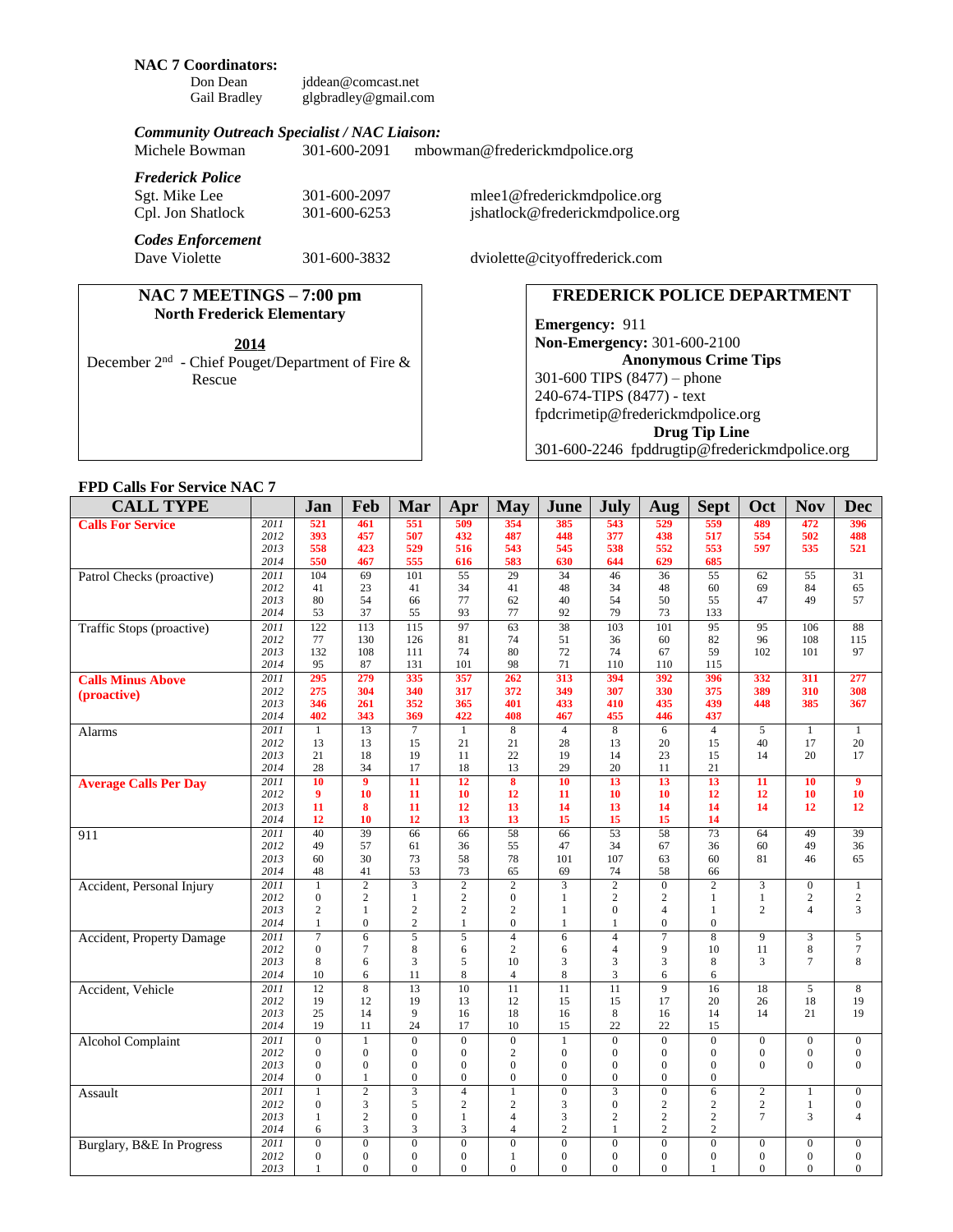|                                | 2014 | $\boldsymbol{0}$ | $\boldsymbol{0}$         | 1                | 1                        | $\boldsymbol{0}$        | $\boldsymbol{0}$ | $\sqrt{2}$              | $\overline{\mathbf{c}}$ | -1               |                  |                  |                  |
|--------------------------------|------|------------------|--------------------------|------------------|--------------------------|-------------------------|------------------|-------------------------|-------------------------|------------------|------------------|------------------|------------------|
|                                | 2011 | $\mathbf{0}$     | $\overline{2}$           | $\overline{0}$   | $\mathbf{1}$             | $\overline{0}$          | $\boldsymbol{0}$ | $\mathbf{1}$            | $\mathbf{1}$            | $\overline{0}$   |                  | $\mathbf{0}$     | $\boldsymbol{0}$ |
| Burglary, Commercial           |      |                  |                          |                  |                          |                         |                  |                         |                         |                  | $\mathbf{1}$     |                  |                  |
|                                | 2012 | $\mathbf{0}$     | $\boldsymbol{0}$         | $\mathbf{1}$     | $\boldsymbol{0}$         | $\boldsymbol{0}$        | $\boldsymbol{0}$ | $\boldsymbol{0}$        | $\boldsymbol{0}$        | $\overline{0}$   | $\overline{4}$   | $\mathbf{1}$     | $\boldsymbol{0}$ |
|                                | 2013 | 1                | $\boldsymbol{0}$         | $\mathbf{1}$     | $\boldsymbol{0}$         | $\boldsymbol{0}$        | $\boldsymbol{0}$ | $\boldsymbol{0}$        | $\boldsymbol{0}$        | $\overline{0}$   | $\overline{0}$   | $\boldsymbol{0}$ | $\mathbf{1}$     |
|                                | 2014 | $\mathbf{0}$     | 1                        | $\boldsymbol{0}$ | $\boldsymbol{0}$         | 1                       | 1                | 1                       | $\boldsymbol{0}$        | $\boldsymbol{0}$ |                  |                  |                  |
| Burglary, Residential          | 2011 | $\overline{c}$   | $\boldsymbol{0}$         | $\boldsymbol{0}$ | $\overline{2}$           | $\sqrt{2}$              | $\overline{4}$   | 3                       | $\mathbf{1}$            | $\mathbf{1}$     | $\mathbf{0}$     | $\overline{c}$   | $\mathbf{0}$     |
|                                | 2012 | $\mathbf{0}$     | 1                        | $\mathbf{1}$     | $\sqrt{2}$               | $\boldsymbol{0}$        | $\boldsymbol{0}$ | $\mathbf{1}$            | $\boldsymbol{0}$        | $\boldsymbol{0}$ | $\mathbf{1}$     | $\overline{4}$   | $\overline{c}$   |
|                                | 2013 | 3                | $\mathbf{1}$             | $\mathbf{1}$     | $\overline{c}$           | $\mathbf{1}$            | 1                | 3                       | 1                       | $\mathbf{2}$     | 2                | $\boldsymbol{0}$ | $\mathbf{1}$     |
|                                | 2014 | 2                | $\boldsymbol{0}$         | $\boldsymbol{0}$ | $\boldsymbol{0}$         | $\mathbf{1}$            | $\mathbf{1}$     | $\mathbf{1}$            | $\mathbf{1}$            | $\mathbf{1}$     |                  |                  |                  |
| <b>Destruction of Property</b> | 2011 | $\mathfrak{2}$   | 3                        | $\overline{4}$   | 6                        | $\mathfrak{Z}$          | 3                | $\overline{7}$          | 8                       | 3                | 5                | 3                | $\overline{4}$   |
|                                | 2012 | $\sqrt{2}$       | $\mathbf{1}$             | 6                | 6                        | $\boldsymbol{7}$        | 5                | $\overline{4}$          | $\overline{4}$          | $\overline{4}$   | $\boldsymbol{0}$ | $\boldsymbol{7}$ | 9                |
| /Vandalism                     | 2013 | 8                | $\overline{4}$           | 8                | 11                       | $\,8\,$                 | 6                | $\sqrt{2}$              | 14                      | 6                | $\overline{c}$   | 2                | 3                |
|                                | 2014 | 3                | $\overline{c}$           | 5                | 3                        | $\mathbf{2}$            | 5                | 3                       | $\mathbf{1}$            | 6                |                  |                  |                  |
|                                |      |                  |                          |                  |                          |                         |                  |                         |                         |                  |                  |                  |                  |
| Discharging Firearm            | 2011 | $\overline{0}$   | $\boldsymbol{0}$         | $\mathbf{1}$     | $\overline{0}$           | $\overline{0}$          | $\overline{0}$   | $\overline{0}$          | $\boldsymbol{0}$        | $\overline{0}$   | $\boldsymbol{0}$ | $\boldsymbol{0}$ | $\boldsymbol{0}$ |
|                                | 2012 | $\mathbf{0}$     | $\boldsymbol{0}$         | $\boldsymbol{0}$ | $\boldsymbol{0}$         | $\boldsymbol{0}$        | $\overline{0}$   | $\boldsymbol{0}$        | $\overline{0}$          | $\overline{0}$   | $\boldsymbol{0}$ | $\boldsymbol{0}$ | $\mathbf{0}$     |
|                                | 2013 | $\mathbf{1}$     | $\boldsymbol{0}$         | $\boldsymbol{0}$ | $\boldsymbol{0}$         | $\boldsymbol{0}$        | $\boldsymbol{0}$ | $\overline{c}$          | $\boldsymbol{0}$        | $\mathbf{0}$     | $\overline{0}$   | $\overline{2}$   | $\mathbf{0}$     |
|                                | 2014 | $\mathbf{1}$     | 1                        | $\boldsymbol{0}$ | $\mathbf{1}$             | $\boldsymbol{0}$        | $\overline{0}$   | $\boldsymbol{0}$        | $\boldsymbol{0}$        | $\boldsymbol{0}$ |                  |                  |                  |
| Disorderly                     | 2011 | $\boldsymbol{0}$ | $\overline{2}$           | $\overline{0}$   | $\overline{0}$           | $\overline{0}$          | $\boldsymbol{0}$ | $\overline{2}$          | $\overline{0}$          | $\mathbf{1}$     | 3                | 1                | $\overline{c}$   |
| Conduct/Disturbances / Fights  | 2012 | 1                | $\sqrt{2}$               | $\boldsymbol{0}$ | $\mathbf{1}$             | $\sqrt{2}$              | $\mathbf{1}$     | $\mathbf{1}$            | $\mathbf{1}$            | $\mathbf{1}$     | $\sqrt{2}$       | $\boldsymbol{0}$ | $\boldsymbol{0}$ |
|                                | 2013 | $\mathbf{0}$     | $\mathbf{1}$             | $\boldsymbol{0}$ | $\mathbf{1}$             | $\sqrt{2}$              | $\sqrt{2}$       | $\mathbf{1}$            | $\sqrt{2}$              | $\sqrt{2}$       | 3                | $\boldsymbol{0}$ | $\mathbf{1}$     |
|                                | 2014 | $\boldsymbol{0}$ | $\overline{\mathcal{L}}$ | $\boldsymbol{0}$ | $\overline{\mathcal{L}}$ | $\mathbf{1}$            | $\mathbf{1}$     | $\sqrt{2}$              | $\boldsymbol{0}$        | $\boldsymbol{0}$ |                  |                  |                  |
| Domestic Assault/Dispute       | 2011 | $\overline{4}$   | $\overline{0}$           | $\mathbf{1}$     | $\mathbf{1}$             | $\mathbf{1}$            | $\mathbf{1}$     | 3                       | $\mathbf{1}$            | $\overline{c}$   | $\mathbf{1}$     | $\overline{c}$   | $\mathbf{1}$     |
|                                | 2012 | $\mathbf{0}$     | $\mathbf{1}$             | $\boldsymbol{0}$ | $\boldsymbol{0}$         | $\boldsymbol{0}$        | $\mathbf{1}$     | 4                       | $\sqrt{2}$              | $\mathbf{2}$     | $\sqrt{2}$       | $\mathbf{1}$     | $\mathbf{1}$     |
|                                | 2013 | $\mathbf{0}$     | $\overline{c}$           | $\sqrt{2}$       | $\overline{c}$           | $\sqrt{2}$              | $\overline{c}$   | $\mathbf{1}$            | $\sqrt{2}$              | 3                | $\mathbf{1}$     | $\overline{c}$   | $\overline{c}$   |
|                                | 2014 | 1                | $\overline{c}$           | $\overline{c}$   | $\mathbf{1}$             | $\boldsymbol{0}$        | $\boldsymbol{0}$ | $\tau$                  | 3                       | $\overline{c}$   |                  |                  |                  |
|                                |      | $\overline{2}$   | $\overline{0}$           |                  |                          | $\overline{0}$          |                  | $\overline{0}$          | $\overline{0}$          | $\mathbf{1}$     |                  |                  |                  |
| Drug Complaint                 | 2011 |                  |                          | $\overline{2}$   | $\mathbf{1}$             |                         | $\mathbf{1}$     |                         |                         |                  | $\boldsymbol{0}$ | 1                | $\boldsymbol{0}$ |
|                                | 2012 | $\mathbf{0}$     | $\mathbf{1}$             | $\mathbf{1}$     | $\overline{c}$           | $\boldsymbol{0}$        | $\mathbf{1}$     | $\boldsymbol{0}$        | $\boldsymbol{0}$        | $\boldsymbol{0}$ | $\mathbf{1}$     | $\mathbf{0}$     | $\mathbf{1}$     |
|                                | 2013 | $\mathbf{1}$     | $\boldsymbol{0}$         | 3                | $\mathbf{1}$             | $\mathbf{1}$            | $\boldsymbol{0}$ | $\boldsymbol{0}$        | $\overline{c}$          | $\overline{0}$   | $\overline{0}$   | $\mathbf{1}$     | $\mathbf{1}$     |
|                                | 2014 | $\mathbf{1}$     | $\boldsymbol{0}$         | $\boldsymbol{0}$ | $\mathbf{1}$             | $\mathbf{1}$            | $\overline{c}$   | $\sqrt{2}$              | $\mathbf{1}$            | $\boldsymbol{0}$ |                  |                  |                  |
| Graffiti                       | 2011 | $\mathbf{1}$     | $\mathbf{1}$             | $\overline{2}$   | $\overline{2}$           | $\overline{0}$          | $\mathbf{1}$     | 3                       | $\mathbf{1}$            | $\overline{0}$   | $\boldsymbol{0}$ | $\boldsymbol{0}$ | $\boldsymbol{0}$ |
|                                | 2012 | $\mathbf{0}$     | $\mathbf{1}$             | $\boldsymbol{0}$ | $\boldsymbol{0}$         | $\boldsymbol{0}$        | $\mathbf{1}$     | $\mathbf{1}$            | $\boldsymbol{0}$        | 1                | $\mathbf{1}$     | $\boldsymbol{0}$ | $\mathbf{0}$     |
|                                | 2013 | $\mathbf{0}$     | $\mathbf{1}$             | 3                | $\mathbf{0}$             | $\boldsymbol{0}$        | $\mathbf{0}$     | $\boldsymbol{0}$        | $\mathbf{0}$            | $\mathbf{1}$     | $\overline{0}$   | $\boldsymbol{0}$ | $\boldsymbol{0}$ |
|                                | 2014 | $\boldsymbol{0}$ | $\boldsymbol{0}$         | $\overline{c}$   | 3                        | $\mathbf{1}$            | $\overline{4}$   | 8                       | 11                      | $\mathbf{2}$     |                  |                  |                  |
| Harassment                     | 2011 | $\boldsymbol{0}$ | $\mathbf{1}$             | $\overline{0}$   | $\overline{1}$           | $\mathbf{1}$            | $\mathbf{1}$     | $\overline{0}$          | $\overline{2}$          | $\overline{0}$   | 3                | $\mathbf{1}$     | $\mathbf{0}$     |
|                                | 2012 | $\mathbf{2}$     | $\boldsymbol{0}$         | $\boldsymbol{0}$ | $\boldsymbol{0}$         | $\mathbf{1}$            | $\boldsymbol{0}$ | $\boldsymbol{0}$        | $\boldsymbol{0}$        | $\boldsymbol{0}$ | $\mathbf{1}$     | $\mathbf{1}$     | $\mathbf{1}$     |
|                                | 2013 | $\mathbf{0}$     | 1                        | 1                | 1                        | 1                       | $\sqrt{2}$       | 1                       | $\overline{c}$          | 1                | $\overline{0}$   | $\overline{0}$   | $\mathbf{1}$     |
|                                | 2014 | $\mathbf{0}$     | $\boldsymbol{0}$         | $\boldsymbol{0}$ | $\boldsymbol{0}$         | $\mathbf{1}$            | $\mathbf{2}$     | $\boldsymbol{0}$        | $\boldsymbol{0}$        | $\boldsymbol{0}$ |                  |                  |                  |
|                                | 2011 | 5                | $\overline{4}$           | $\mathbf{1}$     | $\overline{2}$           | $\overline{4}$          | $\mathbf{1}$     | $\overline{2}$          | $\mathbf{1}$            | 6                | $\overline{4}$   | $\mathbf{1}$     | 6                |
| Hit and Run, Property          | 2012 | $\mathbf{2}$     | $\sqrt{2}$               | 6                | $\mathfrak{Z}$           | $\boldsymbol{7}$        | 3                | 6                       | $\mathbf{1}$            | $\overline{c}$   | $\overline{4}$   | $\overline{4}$   | $\overline{4}$   |
| Damage & PI                    |      | 9                |                          |                  |                          |                         |                  |                         |                         |                  |                  |                  |                  |
|                                | 2013 |                  | $\overline{4}$           | $\sqrt{2}$       | $\,$ 8 $\,$              | $\sqrt{2}$              | 3                | $\boldsymbol{0}$        | 3                       | 3                | $\overline{4}$   | 5                | $\boldsymbol{0}$ |
|                                | 2014 | $\overline{4}$   | $\sqrt{2}$               | $\overline{4}$   | 3                        | 5                       | $\mathbf{1}$     | 4                       | 3                       | 3                |                  |                  |                  |
| Juvenile Complaints            | 2011 | $\overline{c}$   | $\overline{3}$           | $\overline{2}$   | $\overline{4}$           | $\overline{4}$          | $\overline{5}$   | $\overline{9}$          | $\mathbf{1}$            | $\overline{8}$   | 9                | 9                | 10               |
|                                | 2012 | 10               | $\,$ 8 $\,$              | $\tau$           | 14                       | $\sqrt{2}$              | 8                | 5                       | $\mathbf{2}$            | 3                | $\overline{c}$   | $\overline{c}$   | $\overline{4}$   |
|                                | 2013 | 2                | 5                        | 5                | $\overline{4}$           | $\sqrt{5}$              | 3                | 5                       | 10                      | 18               | 12               | 9                | 3                |
|                                | 2014 | $\mathbf{1}$     | $\overline{4}$           | $\sqrt{2}$       | 3                        | $\overline{4}$          | 10               | 3                       | 5                       | 10               |                  |                  |                  |
| Noise Complaint                | 2011 | $\boldsymbol{0}$ | $\boldsymbol{0}$         | $\boldsymbol{0}$ | $\overline{0}$           | $\boldsymbol{0}$        | $\boldsymbol{0}$ | $\overline{0}$          | $\overline{0}$          | $\boldsymbol{0}$ | $\boldsymbol{0}$ | $\boldsymbol{0}$ | $\mathbf{1}$     |
|                                | 2012 | $\mathbf{0}$     | $\boldsymbol{0}$         | $\boldsymbol{0}$ | $\boldsymbol{0}$         | $\boldsymbol{0}$        | $\boldsymbol{0}$ | 1                       | $\boldsymbol{0}$        | $\mathbf{0}$     | $\boldsymbol{0}$ | $\boldsymbol{0}$ | $\boldsymbol{0}$ |
|                                | 2013 | $\mathbf{0}$     | $\boldsymbol{0}$         | $\boldsymbol{0}$ | $\boldsymbol{0}$         | $\boldsymbol{0}$        | $\boldsymbol{0}$ | $\boldsymbol{0}$        | $\mathbf{1}$            | $\mathbf{0}$     | $\overline{0}$   | $\mathbf{0}$     | $\mathbf{0}$     |
|                                | 2014 | $\mathbf{0}$     | $\boldsymbol{0}$         | $\boldsymbol{0}$ | $\boldsymbol{0}$         | $\boldsymbol{0}$        | $\mathbf{0}$     | $\boldsymbol{0}$        | $\boldsymbol{0}$        | $\boldsymbol{0}$ |                  |                  |                  |
|                                | 2011 | $\mathbf{0}$     | $\mathbf{1}$             | $\overline{0}$   | $\overline{0}$           | $\mathbf{1}$            | $\boldsymbol{0}$ | $\overline{\mathbf{3}}$ | $\overline{2}$          | $\mathbf{1}$     | $\sqrt{2}$       | $\boldsymbol{0}$ | $\boldsymbol{0}$ |
| <b>Parking Complaint</b>       |      |                  | $\boldsymbol{0}$         |                  |                          |                         |                  |                         |                         |                  | $\boldsymbol{0}$ |                  |                  |
|                                | 2012 | $\mathbf{0}$     |                          | $\boldsymbol{2}$ | $\boldsymbol{0}$         | $\mathbf{1}$            | $\boldsymbol{2}$ | $\boldsymbol{2}$        | $\boldsymbol{2}$        | 1                |                  | $\boldsymbol{0}$ | $\boldsymbol{0}$ |
|                                | 2013 | $\mathbf{0}$     | $\boldsymbol{0}$         | $\boldsymbol{0}$ | 3                        | $\mathbf{1}$            | $\mathbf{1}$     | $\mathbf{1}$            | $\boldsymbol{0}$        | $\mathbf{2}$     | $\mathbf{0}$     | $\boldsymbol{0}$ | $\mathbf{1}$     |
|                                | 2014 | 1                | $\boldsymbol{0}$         | $\sqrt{2}$       | $\boldsymbol{0}$         | $\boldsymbol{0}$        | $\boldsymbol{0}$ | $\boldsymbol{0}$        | $\boldsymbol{0}$        | $\boldsymbol{0}$ |                  |                  |                  |
| Robbery, Armed                 | 2011 | $\overline{0}$   |                          | $\overline{0}$   | $\overline{0}$           | $\Omega$                | $\Omega$         | $\overline{0}$          | $\overline{0}$          | $\overline{0}$   | $\boldsymbol{0}$ | 0                | $\mathbf{0}$     |
|                                | 2012 | $\boldsymbol{0}$ | $\mathbf{1}$             | $\boldsymbol{0}$ | $\overline{c}$           | $\boldsymbol{0}$        | $\boldsymbol{0}$ | $\boldsymbol{0}$        | $\boldsymbol{0}$        | $\mathbf{1}$     | $\boldsymbol{0}$ | $\mathbf{1}$     | $\boldsymbol{0}$ |
|                                | 2013 | $\mathbf{0}$     | $\boldsymbol{0}$         | $\boldsymbol{0}$ | $\boldsymbol{0}$         | $\boldsymbol{0}$        | $\boldsymbol{0}$ | $\boldsymbol{0}$        | $\boldsymbol{0}$        | $\boldsymbol{0}$ | $\overline{c}$   | $\boldsymbol{0}$ | $\mathbf{0}$     |
|                                | 2014 | 1                | $\mathbf{1}$             | $\boldsymbol{0}$ | $\boldsymbol{0}$         | $\boldsymbol{0}$        | 1                | $\boldsymbol{0}$        | 1                       | $\boldsymbol{0}$ |                  |                  |                  |
| Robbery In Progress            | 2011 | $\mathbf{0}$     | $\boldsymbol{0}$         | $\boldsymbol{0}$ | $\boldsymbol{0}$         | $\boldsymbol{0}$        | $\boldsymbol{0}$ | $\mathbf{0}$            | $\boldsymbol{0}$        | $\overline{0}$   | $\boldsymbol{0}$ | $\boldsymbol{0}$ | $\boldsymbol{0}$ |
|                                | 2012 | $\boldsymbol{0}$ | $\boldsymbol{0}$         | $\boldsymbol{0}$ | $\boldsymbol{0}$         | $\boldsymbol{0}$        | $\boldsymbol{0}$ | $\boldsymbol{0}$        | $\boldsymbol{0}$        | $\boldsymbol{0}$ | $\boldsymbol{0}$ | $\boldsymbol{0}$ | $\boldsymbol{0}$ |
|                                | 2013 | $\boldsymbol{0}$ | $\mathbf{1}$             | 1                | 1                        | $\boldsymbol{0}$        | $\boldsymbol{0}$ | $\boldsymbol{0}$        | $\boldsymbol{0}$        | $\boldsymbol{0}$ | $\boldsymbol{0}$ | $\boldsymbol{0}$ | $\boldsymbol{0}$ |
|                                | 2014 | $\boldsymbol{0}$ | $\boldsymbol{0}$         | $\mathbf{1}$     | $\boldsymbol{0}$         | $\boldsymbol{0}$        | $\boldsymbol{0}$ | $\boldsymbol{0}$        | $\boldsymbol{0}$        | $\boldsymbol{0}$ |                  |                  |                  |
|                                | 2011 | $\overline{0}$   | $\overline{0}$           | $\overline{0}$   | $\overline{0}$           | $\overline{0}$          | $\overline{0}$   | $\overline{0}$          | $\overline{0}$          | $\overline{0}$   | $\boldsymbol{0}$ | $\boldsymbol{0}$ | $\boldsymbol{0}$ |
| Robbery, Occurred Earlier      | 2012 | $\mathbf{0}$     | $\boldsymbol{0}$         | $\boldsymbol{0}$ | $\boldsymbol{0}$         | $\boldsymbol{0}$        | $\boldsymbol{0}$ | $\boldsymbol{0}$        | $\boldsymbol{0}$        | $\boldsymbol{0}$ | $\boldsymbol{0}$ | $\mathbf{1}$     | $\boldsymbol{0}$ |
|                                | 2013 | $\mathbf{0}$     | $\boldsymbol{0}$         | $\boldsymbol{0}$ | $\boldsymbol{0}$         | 1                       | $\boldsymbol{0}$ | $\boldsymbol{0}$        | $\boldsymbol{0}$        | $\boldsymbol{0}$ | $\overline{0}$   | $\mathbf{0}$     | $\boldsymbol{0}$ |
|                                | 2014 | $\boldsymbol{0}$ | $\boldsymbol{0}$         | $\boldsymbol{0}$ | $\boldsymbol{0}$         | $\boldsymbol{0}$        | $\boldsymbol{0}$ | $\boldsymbol{0}$        | $\boldsymbol{0}$        | $\boldsymbol{0}$ |                  |                  |                  |
|                                |      |                  |                          |                  |                          |                         |                  |                         |                         |                  |                  |                  |                  |
| Robbery, Strong Arm            | 2011 | $\mathbf{0}$     | $\boldsymbol{0}$         | $\boldsymbol{0}$ | $\mathbf{1}$             | $\boldsymbol{0}$        | $\mathbf{1}$     | $\mathbf{0}$            | $\,1$                   | $\overline{0}$   | $\boldsymbol{0}$ | $\boldsymbol{0}$ | $\boldsymbol{0}$ |
|                                | 2012 | $\boldsymbol{0}$ | $\boldsymbol{0}$         | $\boldsymbol{0}$ | $\boldsymbol{0}$         | $\boldsymbol{0}$        | $\boldsymbol{0}$ | $\boldsymbol{0}$        | $\boldsymbol{0}$        | $\boldsymbol{0}$ | $\boldsymbol{0}$ | $\boldsymbol{0}$ | $\boldsymbol{0}$ |
|                                | 2013 | $\boldsymbol{0}$ | $\boldsymbol{0}$         | $\boldsymbol{0}$ | $\boldsymbol{0}$         | $\boldsymbol{0}$        | $\boldsymbol{0}$ | $\boldsymbol{0}$        | $\boldsymbol{0}$        | $\boldsymbol{0}$ | $\boldsymbol{0}$ | $\boldsymbol{0}$ | $\boldsymbol{0}$ |
|                                | 2014 | $\boldsymbol{0}$ | $\boldsymbol{0}$         | $\boldsymbol{0}$ | $\boldsymbol{0}$         | $\boldsymbol{0}$        | $\boldsymbol{0}$ | $\boldsymbol{0}$        | $\boldsymbol{0}$        | $\boldsymbol{0}$ |                  |                  |                  |
| Sex Offense / Rape             | 2011 | $\mathbf{0}$     | $\overline{2}$           | $\overline{0}$   | $\overline{0}$           | $\overline{0}$          | $\boldsymbol{0}$ | $\mathbf{1}$            | $\boldsymbol{0}$        | $\mathbf{1}$     | $\boldsymbol{0}$ | $\overline{c}$   | $\mathbf{1}$     |
|                                | 2012 | $\boldsymbol{0}$ | $\boldsymbol{0}$         | $\boldsymbol{0}$ | $\boldsymbol{0}$         | $\boldsymbol{0}$        | $\mathbf{1}$     | 1                       | $\boldsymbol{0}$        | $\boldsymbol{0}$ | $\boldsymbol{0}$ | 1                | $\boldsymbol{0}$ |
|                                | 2013 | $\overline{c}$   | $\boldsymbol{0}$         | $\sqrt{2}$       | $\boldsymbol{0}$         | $\boldsymbol{0}$        | $\boldsymbol{0}$ | $\boldsymbol{0}$        | $\boldsymbol{0}$        | 1                | $\boldsymbol{0}$ | 2                | $\mathbf{1}$     |
|                                | 2014 | $\mathbf{1}$     | $\boldsymbol{0}$         | $\mathbf{1}$     | $\boldsymbol{0}$         | $\boldsymbol{0}$        | $\boldsymbol{0}$ | $\boldsymbol{0}$        | $\boldsymbol{0}$        | $\mathbf{1}$     |                  |                  |                  |
| Shooting                       | 2011 | $\boldsymbol{0}$ | $\overline{0}$           | $\boldsymbol{0}$ | $\boldsymbol{0}$         | $\boldsymbol{0}$        | $\boldsymbol{0}$ | $\overline{0}$          | $\boldsymbol{0}$        | $\boldsymbol{0}$ | $\boldsymbol{0}$ | $\boldsymbol{0}$ | $\boldsymbol{0}$ |
|                                | 2012 | $\mathbf{0}$     | $\boldsymbol{0}$         | $\boldsymbol{0}$ | $\boldsymbol{0}$         | $\boldsymbol{0}$        | $\boldsymbol{0}$ | $\boldsymbol{0}$        | $\boldsymbol{0}$        | $\boldsymbol{0}$ | $\boldsymbol{0}$ | $\boldsymbol{0}$ | $\boldsymbol{0}$ |
|                                | 2013 | $\mathbf{0}$     | $\boldsymbol{0}$         | $\boldsymbol{0}$ | $\boldsymbol{0}$         | $\boldsymbol{0}$        | $\boldsymbol{0}$ | $\boldsymbol{0}$        | $\boldsymbol{0}$        | $\boldsymbol{0}$ | $\boldsymbol{0}$ | $\boldsymbol{0}$ | $\boldsymbol{0}$ |
|                                | 2014 | $\boldsymbol{0}$ | $\boldsymbol{0}$         | $\boldsymbol{0}$ | $\boldsymbol{0}$         | $\boldsymbol{0}$        | $\boldsymbol{0}$ | $\boldsymbol{0}$        | $\boldsymbol{0}$        | $\boldsymbol{0}$ |                  |                  |                  |
|                                | 2011 | $\overline{24}$  | $\overline{14}$          | $\overline{43}$  | $\overline{32}$          | $\overline{35}$         | $\overline{22}$  | $\overline{36}$         | $\overline{45}$         | $\overline{23}$  | $\overline{25}$  | 36               | 19               |
| Suspicious Activity / Person / |      |                  |                          |                  |                          |                         |                  |                         |                         |                  | 38               |                  | 29               |
| Situation / Vehicle            | 2012 | 19               | 23                       | 20               | 29                       | 23                      | 33               | 31                      | 27                      | 33               |                  | 24               |                  |
|                                | 2013 | 43               | 36                       | 20               | 36                       | 37                      | 33               | 32                      | 33                      | 29               | 30               | 35               | 29               |
|                                | 2014 | 27               | 23                       | 32               | 37                       | 42                      | 39               | 46                      | 46                      | 46               |                  |                  |                  |
| Stabbing                       | 2011 | $\overline{0}$   | $\overline{0}$           | $\overline{0}$   | $\overline{0}$           | $\boldsymbol{0}$        | $\overline{0}$   | $\overline{0}$          | $\boldsymbol{0}$        | $\overline{0}$   | $\boldsymbol{0}$ | $\boldsymbol{0}$ | $\boldsymbol{0}$ |
|                                | 2012 | $\boldsymbol{0}$ | $\boldsymbol{0}$         | 1                | $\boldsymbol{0}$         | $\boldsymbol{0}$        | $\boldsymbol{0}$ | $\boldsymbol{0}$        | $\boldsymbol{0}$        | $\boldsymbol{0}$ | $\boldsymbol{0}$ | $\boldsymbol{0}$ | $\boldsymbol{0}$ |
|                                | 2013 | $\boldsymbol{0}$ | $\boldsymbol{0}$         | $\boldsymbol{0}$ | $\boldsymbol{0}$         | $\boldsymbol{0}$        | $\boldsymbol{0}$ | $\boldsymbol{0}$        | $\boldsymbol{0}$        | $\mathbf{1}$     | $\boldsymbol{0}$ | $\boldsymbol{0}$ | $\mathbf{1}$     |
|                                | 2014 | $\mathbf{0}$     | $\boldsymbol{0}$         | $\boldsymbol{0}$ | $\boldsymbol{0}$         | $\boldsymbol{0}$        | $\boldsymbol{0}$ | 1                       | $\boldsymbol{0}$        | $\boldsymbol{0}$ |                  |                  |                  |
| Tampering with a Vehicle       | 2011 | N/A              | N/A                      | N/A              | N/A                      | $\overline{\text{N/A}}$ | N/A              | N/A                     | N/A                     | N/A              | N/A              | N/A              | N/A              |
|                                | 2012 | $\boldsymbol{0}$ | $\mathbf{0}$             | $\boldsymbol{0}$ | -1                       | 1                       | -1               | $\boldsymbol{0}$        | 1                       | $\overline{4}$   | $\overline{0}$   | -1               | $\overline{0}$   |